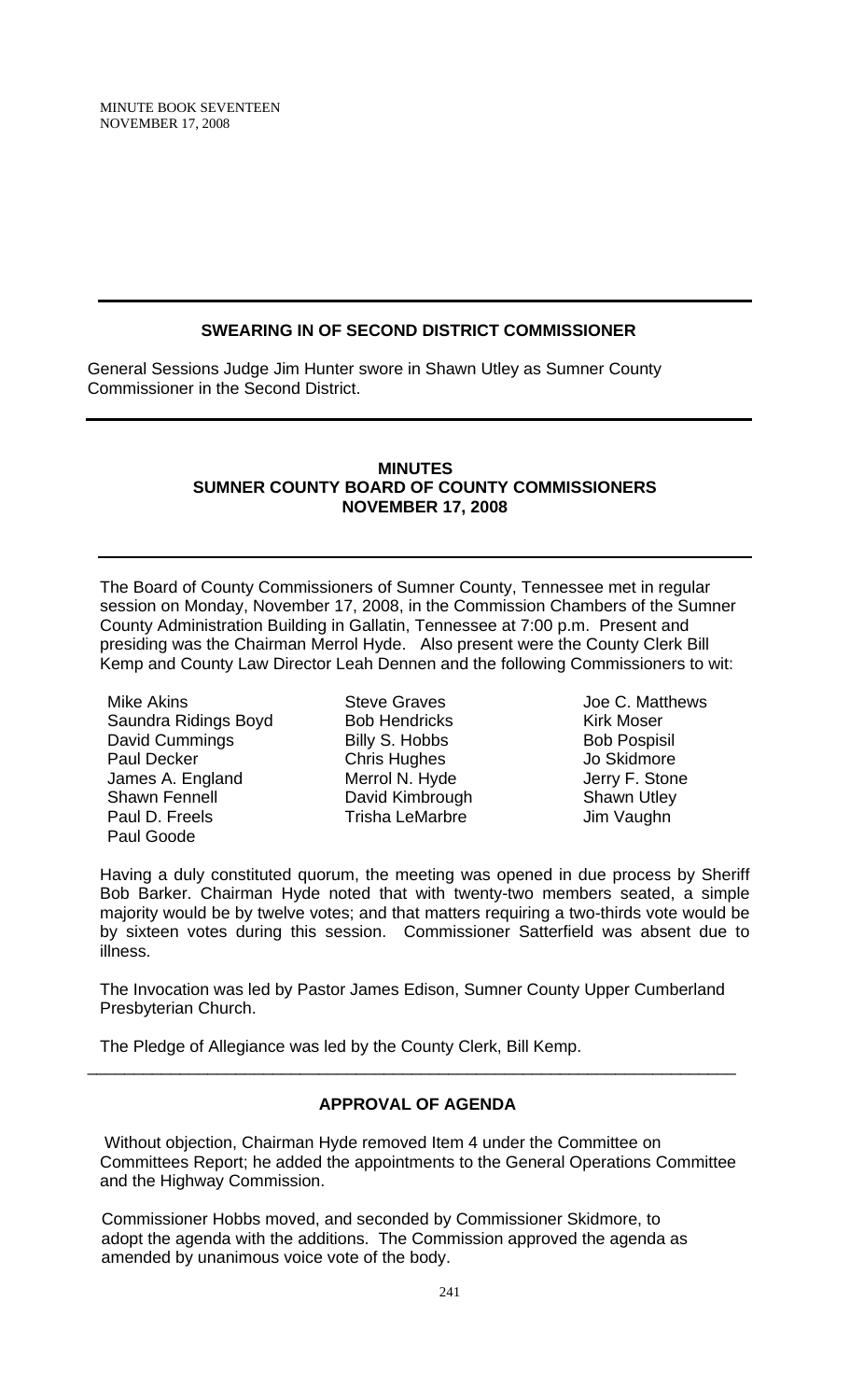## **APPROVAL OF MINUTES**

 $\overline{\phantom{a}}$  , and the contribution of the contribution of the contribution of the contribution of the contribution of the contribution of the contribution of the contribution of the contribution of the contribution of the

The minutes for the meeting of this body held on August 18, 2008, and recorded in the office of the Clerk, Bill Kemp, were approved by voice vote after Commissioner Skidmore made the motion, seconded by Commissioner Graves.

## **RECOGNITION OF THE PUBLIC**

Chairman Hyde opened the floor to allow the public to speak concerning any matter on the agenda.

Jimmy Johnston of 131 Saundersville Road in Hendersonville and Hendersonville Mayor Scott Foster encouraged the body to pass Resolution 0811-04, a second reading on the purchase of the Fleetwood property. Upon motion of Commissioner Vaughn and seconded by Commissioner Goode, the Commission approved a suspension of the rules to extend Mr. Johnston's time.

With no one else wishing to speak, recognition of the public was closed.

## **SWEARING IN OF COUNTY EXECUTIVE ANTHONY HOLT**

\_\_\_\_\_\_\_\_\_\_\_\_\_\_\_\_\_\_\_\_\_\_\_\_\_\_\_\_\_\_\_\_\_\_\_\_\_\_\_\_\_\_\_\_\_\_\_\_\_\_\_\_\_\_\_\_\_\_\_\_\_\_\_\_\_\_\_\_\_\_\_

General Sessions Judge Jim Hunter swore in Anthony Holt as Sumner County Executive. Executive Holt relinquished his County Commission seat. Chairman Hyde stated that a notice will be sent to each commissioner regarding the vacancy in the Fourth Commissioner District.

Commissioner Decker introduced the following resolution and moved for approval. Commissioner Goode seconded the motion.

## **A RESOLUTION HONORING MR. RAGAN HALL**

 **WHEREAS,** Mr. Ragan Hall, served from August, 2002 to July, 2008 as County Commissioner from the Second District; and

**WHEREAS,** Mr. Hall stepped in to assist then County Executive Hank Thompson and upon his untimely death took the helm as leader of our county from July until November, 2008; and

 **WHEREAS,** during his tenure, Mr. Hall served on and led countless commissions and committees, as well as serving as Vice-Chairman of the County Commission; and as County Executive worked diligently in all areas including the renovation of the Animal Control Facility, repair of the Emergency Services Facility as well as undertaking countless other money saving tasks, while working untold hours to aid our county; and

**WHEREAS,** Mr. Hall, with his loving wife Dee, have three children and one grandchild; and reside in Portland, Tennessee where they are active members of their church as well as the community; and

**WHEREAS,** Mr. Hall, by giving of his time and talents as both a County Commissioner and County Executive, has contributed distinctive guidance and direction to the citizens and leadership of Sumner County; and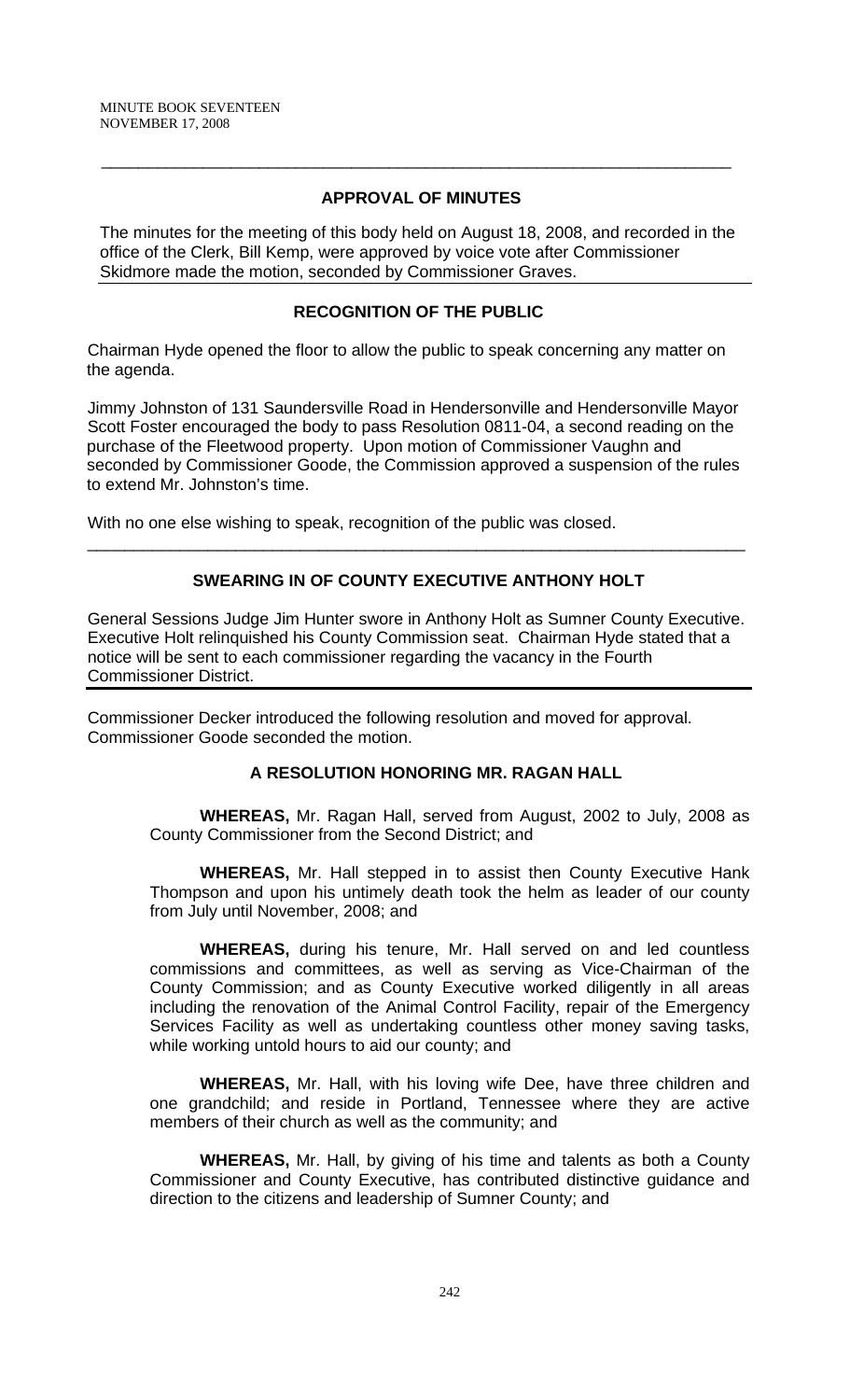**WHEREAS**, Mr. Hall demonstrates civic-mindedness and by his commitment to serve the citizens of Sumner County has been instrumental in bringing progress and advancement to this county.

**NOW, THEREFORE, BE IT RESOLVED** by the Sumner County Board of County Commissioners meeting in regular session on this the  $17<sup>th</sup>$  day of November, 2008, that this body does hereby recognize and commend Mr. Ragan Hall for his dedication and service to the citizens and government of Sumner County; and

**BE IT FURTHER RESOLVED** that this resolution shall be spread on the minutes of this body and the Clerk is to furnish a copy of this resolution to Mr. Ragan Hall.

\_\_\_\_\_\_\_\_\_\_\_\_\_\_\_\_\_\_\_\_\_\_\_\_\_\_\_\_\_\_\_\_\_\_\_\_\_\_\_\_\_\_\_\_\_\_\_\_\_\_\_\_\_\_\_\_\_\_\_\_\_\_\_\_

The Commission approved the certificate of recognition by voice vote of the body. Chairman Hyde presented a plaque to Mr. Hall to honor his service.

## **REPORT OF THE CHAIR**

\_\_\_\_\_\_\_\_\_\_\_\_\_\_\_\_\_\_\_\_\_\_\_\_\_\_\_\_\_\_\_\_\_\_\_\_\_\_\_\_\_\_\_\_\_\_\_\_\_\_\_\_\_\_\_\_\_\_\_\_\_\_\_\_\_\_\_\_\_\_\_

Commissioner Graves introduced the following resolution and moved for approval. Commissioner Goode seconded the motion.

## **A RESOLUTION HONORING MS. TAYLOR HILTON**

 **WHEREAS,** Ms. Taylor Hilton, who is presently a senior at Merrol Hyde Magnet School, took the title as State Champion in Poetry Interpretation at the Tennessee High School Speech and Drama Leagues during her junior year; and

**WHEREAS,** as a senior, coached by Theatre Teacher, Courtney Blankenship Spears, Ms. Hilton claim the rank of Honor at the National Forensic League; and

**WHEREAS,** Ms. Hilton is a positive role model for all persons, both young and old and through her efforts is an inspiration to those around her.

**NOW, THEREFORE BE IT RESOLVED** by the Sumner County Board of County Commissioners meeting in regular session on this the  $17<sup>st</sup>$  day of November, 2008, that this body does hereby congratulate and commend Ms. Taylor Hilton for her outstanding achievements; and

**BE IT FURTHER RESOLVED** that this resolution shall be spread on the minutes of this body and the Clerk is to furnish a copy of this resolution to Ms. Taylor Hilton.

\_\_\_\_\_\_\_\_\_\_\_\_\_\_\_\_\_\_\_\_\_\_\_\_\_\_\_\_\_\_\_\_\_\_\_\_\_\_\_\_\_\_\_\_\_\_\_\_\_\_\_\_\_\_\_\_\_\_\_\_\_\_\_\_

The Commission approved the certificate of recognition by voice vote of the body.

\_\_\_\_\_\_\_\_\_\_\_\_\_\_\_\_\_\_\_\_\_\_\_\_\_\_\_\_\_\_\_\_\_\_\_\_\_\_\_\_\_\_\_\_\_\_\_\_\_\_\_\_\_\_\_\_\_\_\_\_\_\_\_\_\_\_\_\_\_\_\_

Commissioner Pospisil introduced the following resolution and moved for approval. Commissioner Hobbs seconded the motion.

# **A RESOLUTION HONORING MR. ELI CREASY**

 **WHEREAS,** Mr. Eli Creasy attends Oakmont Elementary and is in the fifth grade; and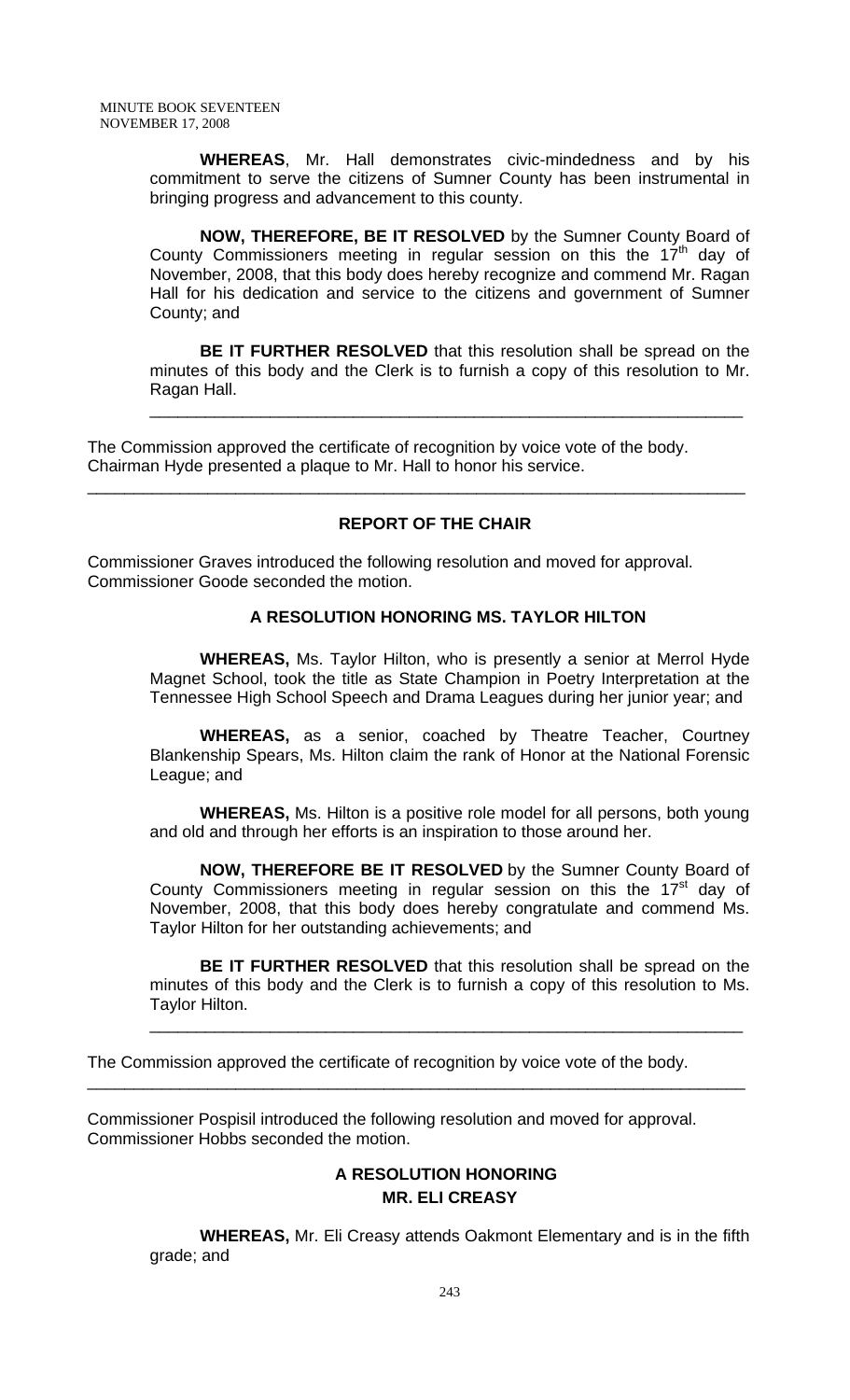**WHEREAS,** Eli Creasy was a winner in the Tennessee School Bus Safety Poster Contest. He placed second in the third, fourth and fifth grade division.

**WHEREAS,** Eli Creasy represents the future leadership of our country, is a positive role model for all persons, and by his accomplishments has brought honor upon himself, his school and this county.

**NOW, THEREFORE BE IT RESOLVED** by the Sumner County Board of County Commissioners meeting in regular session on this the  $17<sup>th</sup>$  day of November, 2008, that this body does hereby congratulate and commend Mr. Eli Creasy for his outstanding achievement; and

**BE IT FURTHER RESOLVED** that this resolution shall be spread on the minutes of this body and the Clerk is to furnish a copy of this resolution to Mr. Eli Creasy.

\_\_\_\_\_\_\_\_\_\_\_\_\_\_\_\_\_\_\_\_\_\_\_\_\_\_\_\_\_\_\_\_\_\_\_\_\_\_\_\_\_\_\_\_\_\_\_\_\_\_\_\_\_\_\_\_\_\_\_\_\_\_\_\_

The Commission approved the certificate of recognition by voice vote of the body.

\_\_\_\_\_\_\_\_\_\_\_\_\_\_\_\_\_\_\_\_\_\_\_\_\_\_\_\_\_\_\_\_\_\_\_\_\_\_\_\_\_\_\_\_\_\_\_\_\_\_\_\_\_\_\_\_\_\_\_\_\_\_\_\_\_\_\_\_\_\_\_

Commissioner Fennell introduced the following resolution and moved for approval. Commissioner Pospisil seconded the motion.

## **A RESOLUTION HONORING SUMNER COUNTY CIVIL AIR PATROL**

 **WHEREAS,** Civil Air Patrol was established on December 1, 1941, to supplement the United States Military during World War II, in 1948 CAP was designated as the U. S. Air Force's official auxiliary with three missions – emergency services, cadet programs and aerospace education; and

**WHEREAS,** since CAP's beginning, the organization has set itself apart during the country's most tumultuous times: Locating and sinking enemy submarines during World War II, assisting rescuers and state agencies immediately following the September 11, 2001, terrorist attacks, and heavily supporting hurricane relief efforts, most notably during the 2005 hurricane season; and

**WHEREAS,** CAP volunteers provided peacetime relief in 1957 when floods swamped Kentucky, West Virginia and Virginia; in 1972 during disastrous floods in six states following Hurricane Agnes; in 1973 when the Mississippi River and its tributaries flooded; following the explosion of Mount St. Helens in 1980, after the California earthquakes of 1989 and 1994, and during many other disaster relief emergencies throughout CAP's long and illustrious history; and

**WHEREAS,** CAP further provides vital homeland security missions that help ensure the protection of the nation's capital and the nation as a whole by assisting Air Force pilots with target-intercept training; and

**WHEREAS,** CAP provides exceptional educational and growth opportunities for youth through its more than 22,000-member strong Cadet Program, which annually provides access to top national summer flight academies and to 30 national programs emphasizing leadership and careers in aviation, as well as flight training in powered and glider aircraft; and

**WHEREAS**, CAP's Aerospace Education Program annually touches more than 900 educators, more than 20,000 cadets and thousands of other youth in classrooms across America by teaching children multidisciplinary aviation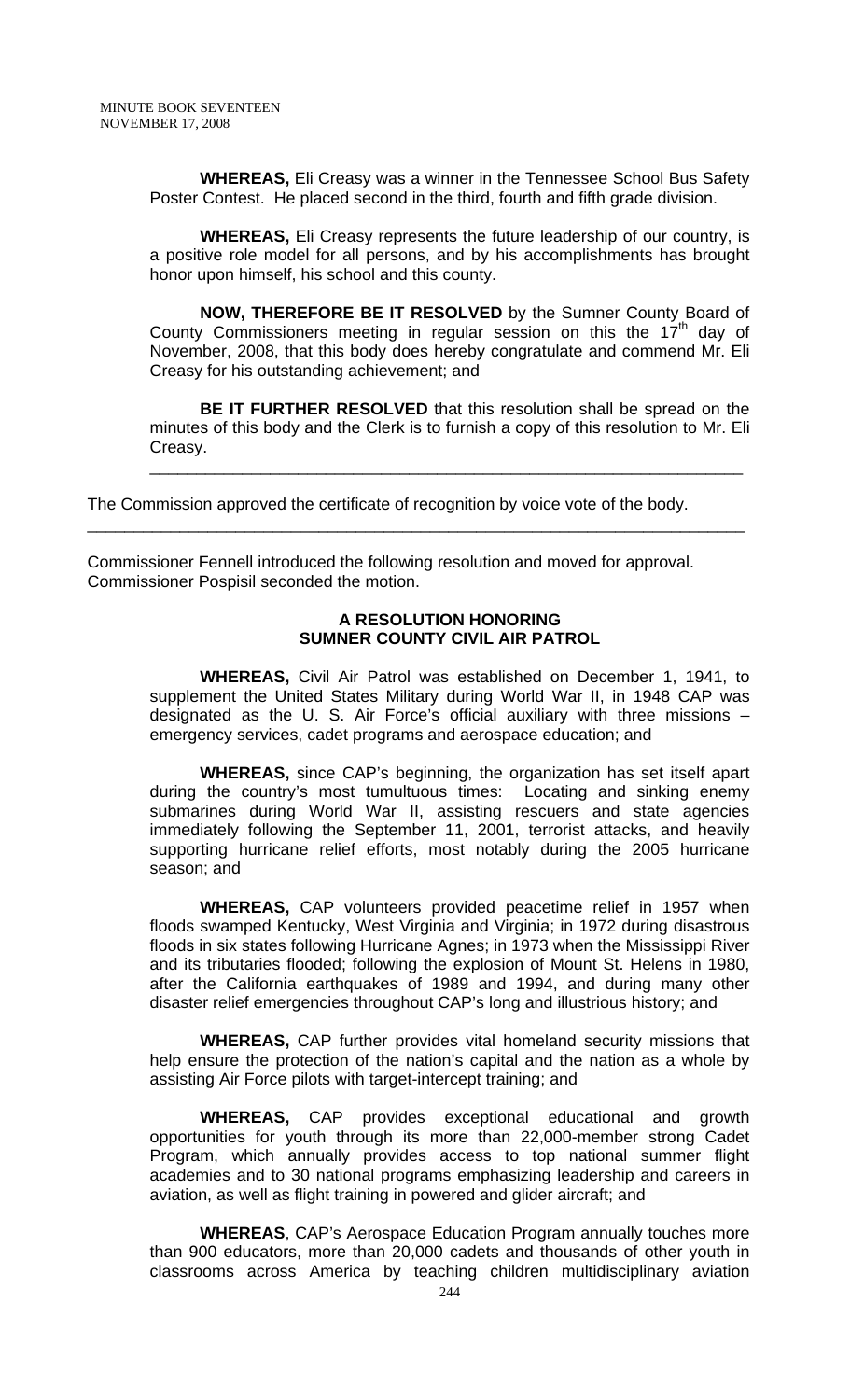concepts that emphasize aviation's connection to history, math, science, government and economics.

**THEREFORE, BE IT RESOLVED**, that this body hereby commends CAP for its "Missions for America" and its outstanding cadet and aerospace programs, which annually touch the lives and ensure the safety of thousands of American citizens and further proclaims December 1 thru December 7 as **CIVIL AIR PATROL WEEK** and encourages all Sumner County citizens to join in the observance.

\_\_\_\_\_\_\_\_\_\_\_\_\_\_\_\_\_\_\_\_\_\_\_\_\_\_\_\_\_\_\_\_\_\_\_\_\_\_\_\_\_\_\_\_\_\_\_\_\_\_\_\_\_\_\_\_\_\_\_\_\_\_\_\_

The Commission approved the certificate of recognition by voice vote of the body.

## **PUBLIC NOTICE**

\_\_\_\_\_\_\_\_\_\_\_\_\_\_\_\_\_\_\_\_\_\_\_\_\_\_\_\_\_\_\_\_\_\_\_\_\_\_\_\_\_\_\_\_\_\_\_\_\_\_\_\_\_\_\_\_\_\_\_\_\_\_\_\_\_\_\_\_\_\_\_

There will be a Public Hearing before the Sumner County Commission on November 17, 2008, at approximately 7:00 to discuss several amendments to the Sumner County Zoning Resolution. This meeting will be held in the Sumner County Administration Building Commission Chambers located at 355 N. Belvedere Drive, Gallatin, Tn.

This Public Hearing is to discuss and vote on amending the Sumner County Zoning Resolution, Article VI, Section 7.1(1) and Article IX, Section 2.2(1), and to delete Article VI, Section 7.7 pertaining to mobile homes.

This public hearing is also to discuss and vote on adding Article XVI to the Sumner County Zoning Resolution pertaining to the Gallatin Airport Overlay Zone.

A copy of this request is on file in the Sumner County Planning Office which is located in Room 208 at the Sumner County Administration Building, 355 N. Belvedere Drive, Gallatin, TN.

Anyone having an interest, desiring to comment or ask questions concerning this request is invited to attend this meeting or call the Sumner County Planning Office at (615) 451-6097.

\_\_\_\_\_\_\_\_\_\_\_\_\_\_\_\_\_\_\_\_\_\_\_\_\_\_\_\_\_\_\_\_\_\_\_\_\_\_\_\_\_\_\_\_\_\_\_\_\_\_\_\_\_\_\_\_\_\_\_\_\_\_\_

Commissioner Kimbrough introduced the following resolution and moved for approval. Commissioner Hughes seconded the motion.

#### **0811-01 A RESOLUTION AMENDING THE SUMNER COUNTY ZONING RESOLUTION ARTICLE VI, SECTION 7.1 (1) AND ARTICLE IX, SECTION 2.2 (1) AND DELETING ARTICLE VI, SECTION 7.7 PERTAINING TO MOBILE HOMES**

**BE IT RESOLVED** by the Sumner County Board of County Commissioners meeting in regular session on this the 17th day of November, 2008, that this body does hereby amend the Sumner County Zoning Resolution Article VI, Section 7.1(1) and Article IX, Section 2.2 (1) and deleting Article VI, Section 7.7 pertaining to mobile homes as shown on the attached document.

\_\_\_\_\_\_\_\_\_\_\_\_\_\_\_\_\_\_\_\_\_\_\_\_\_\_\_\_\_\_\_\_\_\_\_\_\_\_\_\_\_\_\_\_\_\_\_\_\_\_\_\_\_\_\_\_\_\_\_\_\_\_\_\_

Without objection, Chairman Hyde recognized Director of Planning Mike Moulton who commented on the rezoning matters. Chairman Hyde declared the Commission approved Resolution 0811-01 by voice vote of the body.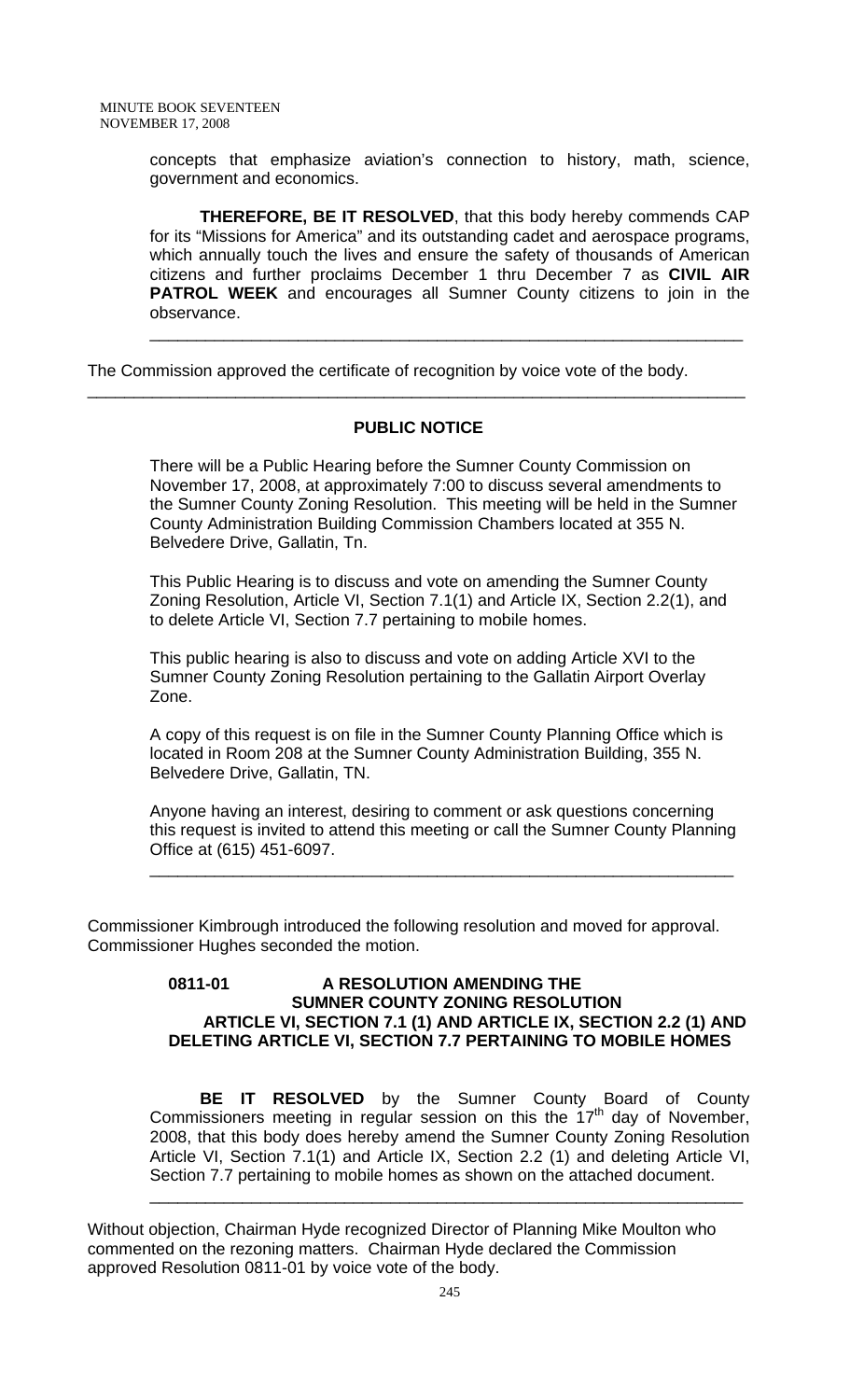Commissioner Pospisil introduced the following resolution and moved for approval. Commissioner Moser seconded the motion.

\_\_\_\_\_\_\_\_\_\_\_\_\_\_\_\_\_\_\_\_\_\_\_\_\_\_\_\_\_\_\_\_\_\_\_\_\_\_\_\_\_\_\_\_\_\_\_\_\_\_\_\_\_\_\_\_\_\_\_\_\_\_\_\_\_\_\_\_\_\_\_

## **0811-02 A RESOLUTION TO ADD ARTICLE XVI TO THE SUMNER COUNTY ZONING RESOLUTION AS IT RELATES TO SUMNER COUNTY AIRPORT OVERLAY ZONE**

**BE IT RESOLVED** by the Sumner County Board of County Commissioners meeting in regular session on this the 17th day of November, 2008, that this body does hereby adopt Article XVI to the Sumner County Zoning Resolution as it relates to Sumner County Airport Overlay Zone as shown on attached documents.

\_\_\_\_\_\_\_\_\_\_\_\_\_\_\_\_\_\_\_\_\_\_\_\_\_\_\_\_\_\_\_\_\_\_\_\_\_\_\_\_\_\_\_\_\_\_\_\_\_\_\_\_\_\_\_\_\_\_\_\_\_\_\_\_

The electronic vote was recorded in the following manner:

| Akins     |                | Fennell      |   |              | Cummings         |  |
|-----------|----------------|--------------|---|--------------|------------------|--|
| Utley     | Y              | Graves       | Y |              | <b>Matthews</b>  |  |
| Boyd      | Y              | England      | Y |              | <b>Hendricks</b> |  |
| Vaughn    | Y              | LeMarbre     | Y | Moser        |                  |  |
| Decker    | Y              | Hyde         |   |              | Hughes           |  |
| Kimbrough | Y              | Goode        | Y |              | <b>Skidmore</b>  |  |
| Freels    | Y              | <b>Stone</b> | v | <b>Hobbs</b> |                  |  |
| Pospisil  |                |              |   |              |                  |  |
| 0811-02   | <b>Yes: 22</b> | <b>No: 0</b> |   | Abs: 0       | 07:42 PM         |  |

## **REPORT FROM COUNTY OFFICIALS**

 By motion of Commissioner Skidmore, seconded by Commissioner Graves, the commissioners approved unanimously the filing as received of the following reports: County Investments, County General Fund, County Debt Service Fund, County Highway Fund, County Capital Outlay Fund, School General Purpose Fund, School Federal Projects Fund, School Food Service Fund, Employee Health Insurance Trust Fund, Employee Dental Insurance Trust Fund, Casualty Insurance Trust Fund, County Trustee Funds, Special Reports: County Dental Insurance Claim Payments, County Health Insurance Claim Payments, County Property Tax Collections, County EMS Billing/Collections/Balances, County Sales Tax Collections, County Wheel Tax Collections, County Tax Rates/Property Values and County School Loan Program Rates. Approval of the filing of these records does not certify to the accuracy of the documents.

Chairman Hyde introduced the following resolution:

## **0811-NOT A RESOLUTION TO APPROVE AND ACCEPT APPLICATIONS FOR NOTARY PUBLIC POSITIONS AND PERSONAL SURETY GUARANTORS**

 **WHEREAS,** according to the law of the State of Tennessee, an individual must apply for the office of notary public in the county of residence, or of their principal place of business; and

 **WHEREAS**, state statute requires personal sureties making bonds for notaries publics to be approved by the Sumner County Commission; and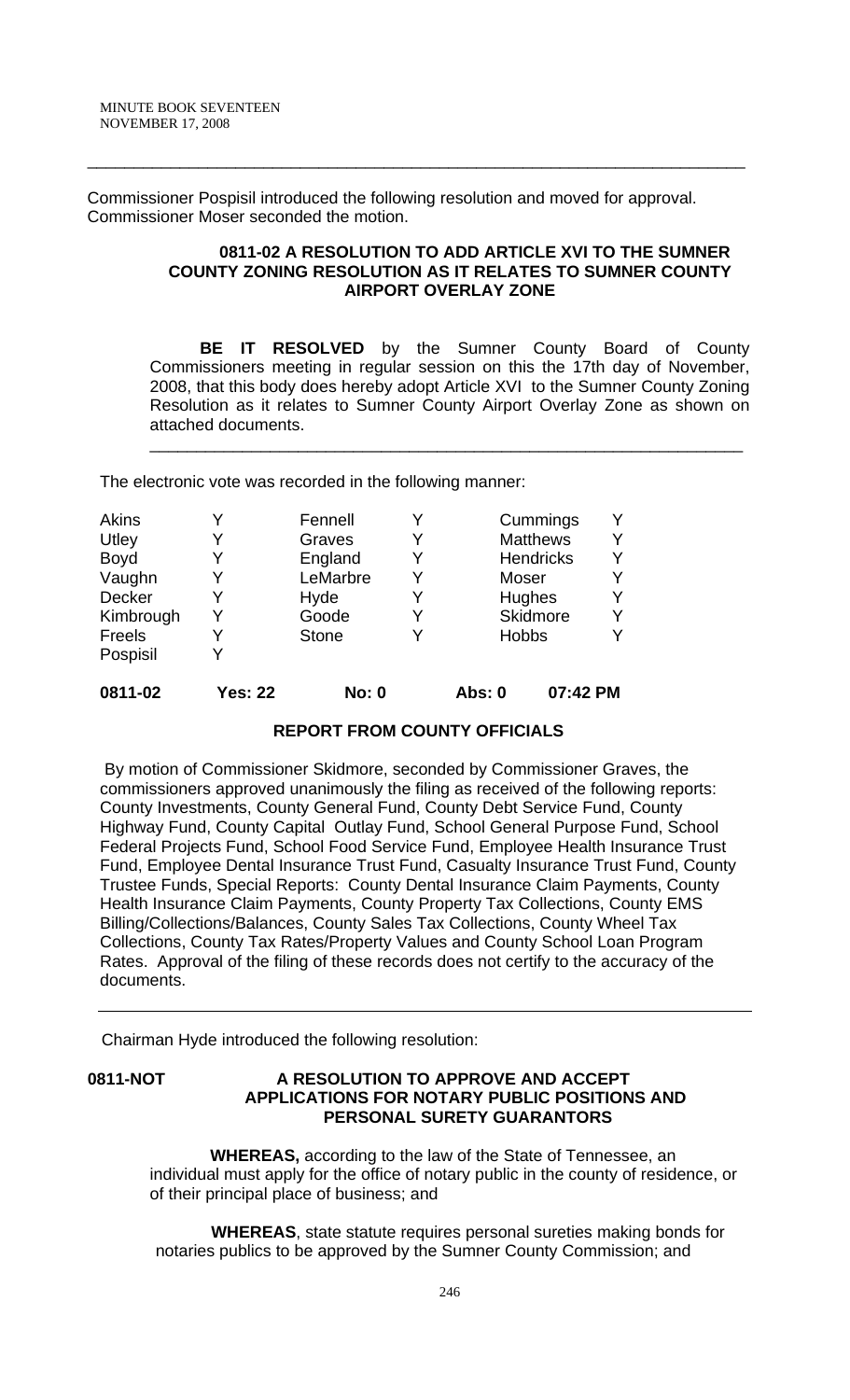**WHEREAS,** said applicant must be approved by the County Commission assembled; and

 **–––––––––––––––––––––––––––––––––––––––––––––––––––––––––**

 **WHEREAS,** Bill Kemp, Sumner County Clerk, has certified according to the records of his office that the persons named on the attached listing labeled "SUMNER COUNTY NOTARY PUBLIC APPLICATIONS and SURETY GUARANTORS" have duly applied for the positions so sought; and

## **BE IT FURTHER RESOLVED THAT THIS TAKE EFFECT FROM AND AFTER PASSAGE.**

| BLANKINSHIP, JANEANNE GLENN  | OFFITT SR, GEORGE RANDOLPH |
|------------------------------|----------------------------|
| <b>COMBS, MARK ALAN</b>      | OVERMAN, PEGGY DARLENE     |
| FRANKLIN, SHANTARA JANE      | PEDIGO, BETTYE LOU         |
| HARVILLE, JR., JAMES RICHARD | PONCE, MICHAEL DAVID       |
| HAYZLETT, ANITA JO           | RAGSDALE, PATTI LYNN       |
| HERZBERG, TRACY JO           | <b>SCHEETZ, BONNIE L</b>   |
| HOLLEY, SANDRA KAY           | SMILEY, LYDIA LEA          |
| LADD, GLENDA DIANE           | SUTHERLAND, DEVON JEFFREY  |
| LOFTIS, LEAH ANN             | TAYLOR, JAMES MARVIN       |
| MCCOLLUM, ANDREA FRANCIA     | TODD, TERA NATALIE         |
| MURRELL, CLEOTA MARIE        | KELLEY, TED L.             |
| <b>O'SAILE, AMY NICHOLE</b>  | <b>MOOR, LEANNE</b>        |
|                              |                            |

Upon motion of Commissioner Akins, seconded by Commissioner Graves, voting was recorded in the following manner:

| 0811-NOTARY |   | Yes: 21      |   | <b>No: 0</b> | Abs: 1           | 07:43 PM |
|-------------|---|--------------|---|--------------|------------------|----------|
| Pospisil    |   |              |   |              |                  |          |
| Freels      |   | <b>Stone</b> | А |              | <b>Hobbs</b>     |          |
| Kimbrough   | Y | Goode        |   |              | <b>Skidmore</b>  |          |
| Decker      |   | Hyde         |   |              | Hughes           |          |
| Vaughn      | Y | LeMarbre     |   |              | Moser            |          |
| <b>Boyd</b> | Y | England      |   |              | <b>Hendricks</b> |          |
| Utley       | Y | Graves       |   |              | <b>Matthews</b>  |          |
| Akins       |   | Fennell      |   |              | Cummings         |          |

Chairman Hyde declared the election of Notaries Public by the body.

## **COMMITTEE ON COMMITTEES**

\_\_\_\_\_\_\_\_\_\_\_\_\_\_\_\_\_\_\_\_\_\_\_\_\_\_\_\_\_\_\_\_\_\_\_\_\_\_\_\_\_\_\_\_\_\_\_\_\_\_\_\_\_\_\_\_\_\_\_\_\_\_\_\_\_\_\_\_\_

Commissioner LeMarbre noted that the Committee on Committees deferred Items 2-7.

Commissioner LeMarbre reported that the Committee on Committees voted to re-instate David Pigna's appointment to the Sumner County Airport Authority and so moved. Commissioner Pospisil seconded the motion, which was approved unanimously by voice vote of the body.

Commissioner LeMarbre reported that the Committee on Committees approved the appoint Shawn Utley of the Second Commission District to vacancies on the Highway Commission and the General Operations Committee. She moved, seconded by Commissioner Matthews, to approve. The motion carried by unanimous voice vote of the body.

Commissioner LeMarbre reported committee action to re-appoint John Pennington and appoint Jimmy Johnston to the Tourism Board and so moved, seconded by Commissioner Goode. The motion carried by unanimous voice vote of the body.

Commissioner LeMarbre announced the following appointments for next month: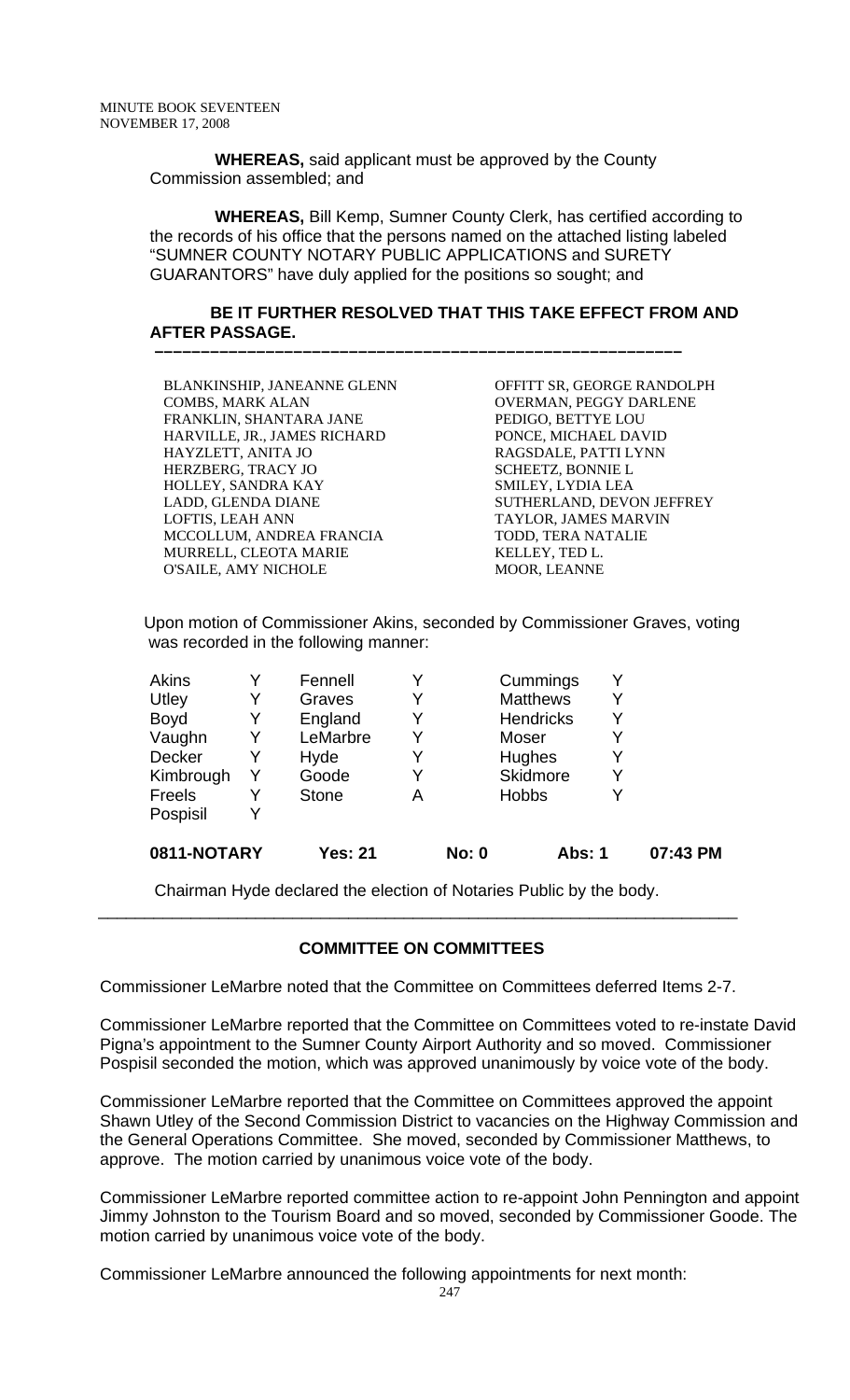- 1) Emergency 911 Board;
- 2) Agricultural Ext. Service Committee
- 3) Vacancies Created by Anthony Holt, County Executive
- 4) Vacancy created on the Public Works Committee by resignation of Paul Decker

## **HIGHWAY COMMISSION**

\_\_\_\_\_\_\_\_\_\_\_\_\_\_\_\_\_\_\_\_\_\_\_\_\_\_\_\_\_\_\_\_\_\_\_\_\_\_\_\_\_\_\_\_\_\_\_\_\_\_\_\_\_\_\_\_\_\_\_\_\_\_\_\_\_\_\_\_\_\_\_\_\_\_\_

There was no report from the Highway Commission.

## **EDUCATION COMMITTEE**

**\_\_\_\_\_\_\_\_\_\_\_\_\_\_\_\_\_\_\_\_\_\_\_\_\_\_\_\_\_\_\_\_\_\_\_\_\_\_\_\_\_\_\_\_\_\_\_\_\_\_\_\_\_\_\_\_\_\_\_\_\_\_\_\_\_\_\_\_\_** 

There was no report from the Education Committee.

## **EMERGENCY SERVICES COMMITTEE**

**\_\_\_\_\_\_\_\_\_\_\_\_\_\_\_\_\_\_\_\_\_\_\_\_\_\_\_\_\_\_\_\_\_\_\_\_\_\_\_\_\_\_\_\_\_\_\_\_\_\_\_\_\_\_\_\_\_\_\_\_\_\_\_\_\_\_\_\_\_** 

Commissioner Vaughn yielded the floor to Commissioner Fennell who reported that at a recent fundraiser Mr. Hall and Sheriff Bob Barker were honored for their efforts to improve the animal control facility.

**\_\_\_\_\_\_\_\_\_\_\_\_\_\_\_\_\_\_\_\_\_\_\_\_\_\_\_\_\_\_\_\_\_\_\_\_\_\_\_\_\_\_\_\_\_\_\_\_\_\_\_\_\_\_\_\_\_\_\_\_\_\_\_\_\_\_\_\_\_** 

## **PUBLIC WORKS COMMITTEE**

 Commissioner Goode reported that Castalian Bethpage Utility District has broken ground on installation of water lines. Commissioner Graves reported that Smiley Trout Road is complete.

## **GENERAL OPERATIONS COMMITTEE**

**\_\_\_\_\_\_\_\_\_\_\_\_\_\_\_\_\_\_\_\_\_\_\_\_\_\_\_\_\_\_\_\_\_\_\_\_\_\_\_\_\_\_\_\_\_\_\_\_\_\_\_\_\_\_\_\_\_\_\_\_\_\_\_\_\_\_\_\_\_** 

Commissioner Hughes introduced the following resolution and moved for approval. Commissioner Goode seconded the motion.

## **0811-03 A RESOLUTION ACCEPTING THE FIVE HISTORICAL PICTURES IN THE COUNTY EXECUTIVES OFFICE AS A LOAN TO THE SUMNER COUNTY ARCHIVES FROM THE R. J. "HANK" THOMPSON FAMILY**

**BE IT FURTHER RESOLVED** by the Sumner County Board of County Commissioners meeting in regular session on this the  $17<sup>th</sup>$  day of November, 2008 that this body does hereby accept, on loan from the family of R. J. "Hank" Thompson, the five historical pictures presently located in the office of the County Executive for use in the new R. J. "Hank" Thompson Archives; and

**BE IT FURTHER RESOLVED** that in the event the R. J. "Hank" Thompson family wishes to discontinue the loan, written notice should be provided to the County Executive and the pictures shall be returned as soon as possible to the family.

\_\_\_\_\_\_\_\_\_\_\_\_\_\_\_\_\_\_\_\_\_\_\_\_\_\_\_\_\_\_\_\_\_\_\_\_\_\_\_\_\_\_\_\_\_\_\_\_\_\_\_\_\_\_\_\_\_\_\_\_\_\_\_\_

Chairman Hyde declared the Commission approved Resolution 0811-03 by voice vote of the body.

\_\_\_\_\_\_\_\_\_\_\_\_\_\_\_\_\_\_\_\_\_\_\_\_\_\_\_\_\_\_\_\_\_\_\_\_\_\_\_\_\_\_\_\_\_\_\_\_\_\_\_\_\_\_\_\_\_\_\_\_\_\_\_\_\_\_\_\_\_\_\_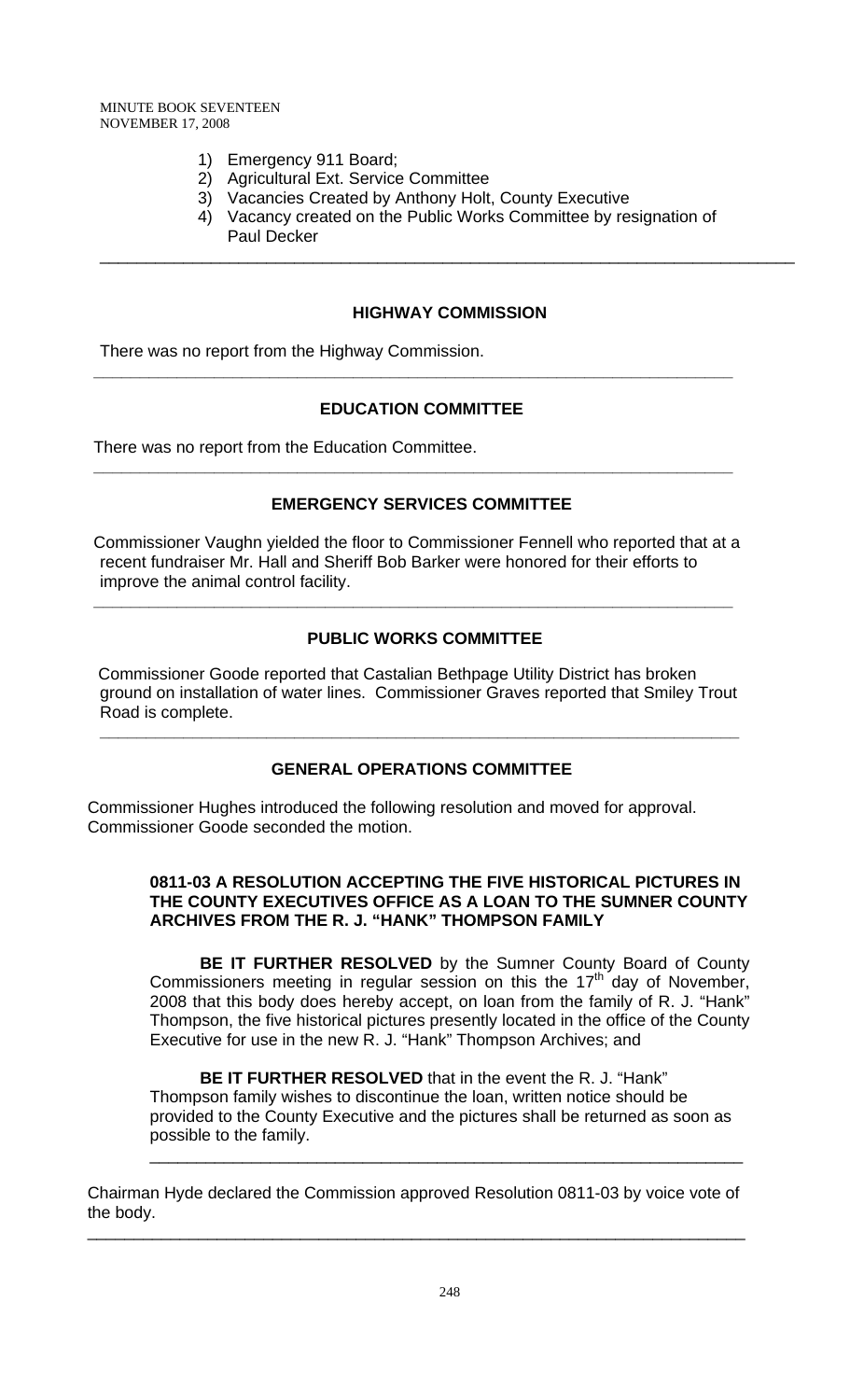MINUTE BOOK SEVENTEEN NOVEMBER 17, 2008

## **LEGISLATIVE COMMITTEE**

There was no report from the Legislative Committee.

#### **BUDGET COMMITTEE**

**\_\_\_\_\_\_\_\_\_\_\_\_\_\_\_\_\_\_\_\_\_\_\_\_\_\_\_\_\_\_\_\_\_\_\_\_\_\_\_\_\_\_\_\_\_\_\_\_\_\_\_\_\_\_\_\_\_\_\_\_\_\_\_\_\_\_\_\_\_**

Commissioner Moser introduced the following resolution and moved for approval. Commissioner Goode seconded the motion.

## **0811-04 A RESOLUTION APPROPRIATING UP TO 4.8 MILLION DOLLARS TO THE BOARD OF EDUCATION FOR THE PURCHASE OF THE FLEETWOOD BUILDING WITH FUNDING FOR THE PURCHASE TO BE LOANED FROM THE COUNTY GENERAL FUND WITH REPAYMENT TO THE FUND TO BE MADE WITH INTEREST FROM THE PHASE II BUILDING PROGRAM BOND ISSUE**

**BE IT RESOLVED** by the Sumner County Board of County Commissioners meeting in regular session on this the  $17<sup>th</sup>$  day of November, 2008, that this body hereby appropriates 4.8 million dollars to the Board of Education for the purchase of the Fleetwood Building at 1500 Airport Road, Gallatin, Tennessee; and

**BE IT FURTHER RESOLVED** that this purchase shall be funded from a loan from the County General Fund to be repaid with interest from Phase II of the building program bond issue; and

**BE IT FURTHER RESOLVED** that any and all interest income lost during the loan period as well as the entire loaned sum shall be repaid to the County General Fund account as soon as funds are received from any bond issue made to begin the Phase II building program; and

**BE IT FURTHER RESOLVED** that the purchase price of up to 4.8 million dollars, shall include \$800,000 for renovation, repair and upgrade of the facility.

\_\_\_\_\_\_\_\_\_\_\_\_\_\_\_\_\_\_\_\_\_\_\_\_\_\_\_\_\_\_\_\_\_\_\_\_\_\_\_\_\_\_\_\_\_\_\_\_\_\_\_\_\_\_\_\_\_\_\_\_\_\_\_\_

First Reading, October 20, 2008 passed Second Reading, \_\_\_\_\_\_\_\_\_\_

The electronic vote was recorded in the following manner:

|    |           |   |                  | 08:02 PM                                 |
|----|-----------|---|------------------|------------------------------------------|
| Y  |           |   |                  |                                          |
| N  | Stone     | Y | <b>Hobbs</b>     |                                          |
| Y. | Goode     | N | <b>Skidmore</b>  | Y                                        |
| Y  | Hyde      | N | Hughes           | N                                        |
| Y  | LeMarbre0 | Y | Moser            | Y                                        |
| Y  | England   | Y | <b>Hendricks</b> | Y                                        |
| Y  | Graves    | Y | <b>Matthews</b>  | N                                        |
| Y  | Fennell   |   | Cummings         | v                                        |
|    |           |   |                  | <b>No: 5</b><br><b>Yes: 17</b><br>Abs: 0 |

\_\_\_\_\_\_\_\_\_\_\_\_\_\_\_\_\_\_\_\_\_\_\_\_\_\_\_\_\_\_\_\_\_\_\_\_\_\_\_\_\_\_\_\_\_\_\_\_\_\_\_\_\_\_\_\_\_\_\_\_\_\_\_\_\_\_\_\_\_\_

Chairman Hyde declared the resolution approved on the second reading.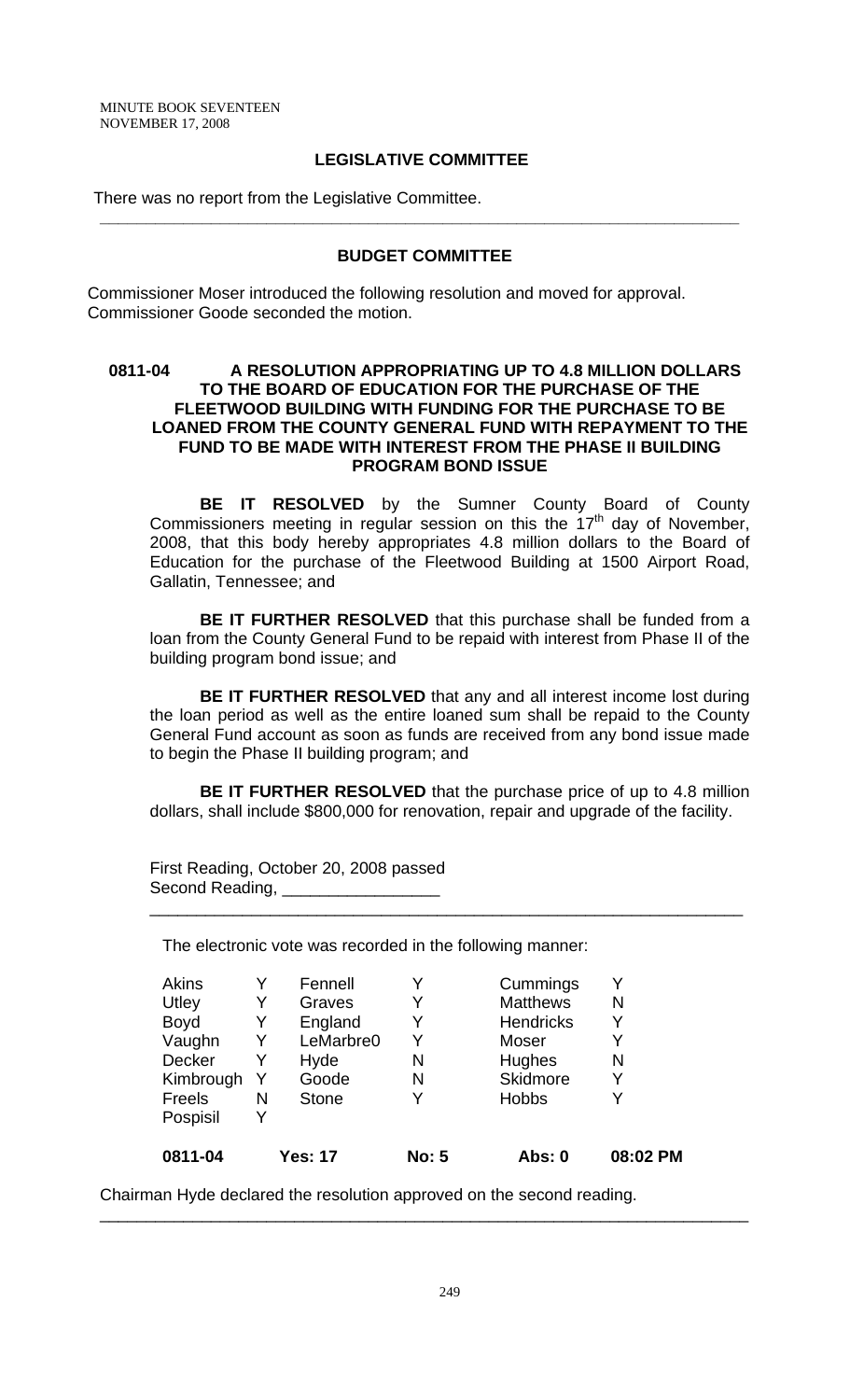MINUTE BOOK SEVENTEEN NOVEMBER 17, 2008

#### **CONSENT AGENDA**

Commissioner Moser introduced the following resolution and moved for approval. Commissioner Goode seconded the motion.

## **0811-05 A RESOLUTION APPROPRIATING \$4,091.65 IN PASS-THROUGH FUNDS FROM THE GIS ENTERPRISE ACCOUNT TO THE ASSESSOR OF PROPERTY DEPARTMENT – GIS PROJECT ACCOUNT**

**BE IT RESOLVED** by the Sumner County Board of County Commissioners meeting in regular session on this the  $17<sup>th</sup>$  day of November, 2008, that this body hereby appropriates \$4,091.65 in pass-through funds from the GIS Enterprise Account to the Assessor of Property – GIS Project Account as shown on the attachment herewith.

## **0811-06 A RESOLUTION APPROPRIATING \$1,270.05 FROM THE PORTLAND LIBRARY FUND RESERVE ACCOUNT TO THE GRANT FUND ACCOUNT**

 **BE IT RESOLVED** by the Sumner County Board of County Commissioners meeting in regular session on this the  $17<sup>th</sup>$  day of November, 2008, that this body hereby appropriates \$1,270.05 from the Portland Library Fund Reserve Account to the Grant Expense Account as shown on the attached schedule.

\_\_\_\_\_\_\_\_\_\_\_\_\_\_\_\_\_\_\_\_\_\_\_\_\_\_\_\_\_\_\_\_\_\_\_\_\_\_\_\_\_\_\_\_\_\_\_\_\_\_\_\_\_\_\_\_\_\_\_\_\_\_\_\_

#### **0811-07 A RESOLUTION APPROPRIATING \$297,680.00 AS PASS-THROUGH FUNDS FROM THE HOSPITAL PROPERTY FUND ACCOUNT TO THE VARIOUS LIBRARY ACCOUNTS**

 **BE IT RESOLVED** by the Sumner County Board of County Commissioners meeting in regular session on this the 17th day of November, 2008 that this body hereby appropriates \$297,680.00 as pass-through funds from the Hospital Property Fund Account to various library accounts as shown on the attachment herewith.

\_\_\_\_\_\_\_\_\_\_\_\_\_\_\_\_\_\_\_\_\_\_\_\_\_\_\_\_\_\_\_\_\_\_\_\_\_\_\_\_\_\_\_\_\_\_\_\_\_\_\_\_\_\_\_\_\_\_\_\_\_\_\_\_

 **0811-08 A RESOLUTION APPROPRIATING \$281.59 AS PASS-THROUGH FUNDS FROM THE COUNTY GENERAL FUND TO THE HENDERSONVILLE LIBRARY – SALE OF EQUIPMENT ACCOUNT** 

> **BE IT RESOLVED** by the Sumner County Board of County Commissioners meeting in regular session on this the 17th day of November, 2008, that this body hereby appropriates \$281.59 as pass-through funds from the County General Fund Sale of Equipment Account to the Hendersonville Library – other costs account as shown on the attached schedule.

\_\_\_\_\_\_\_\_\_\_\_\_\_\_\_\_\_\_\_\_\_\_\_\_\_\_\_\_\_\_\_\_\_\_\_\_\_\_\_\_\_\_\_\_\_\_\_\_\_\_\_\_\_\_\_\_\_\_\_\_\_\_\_\_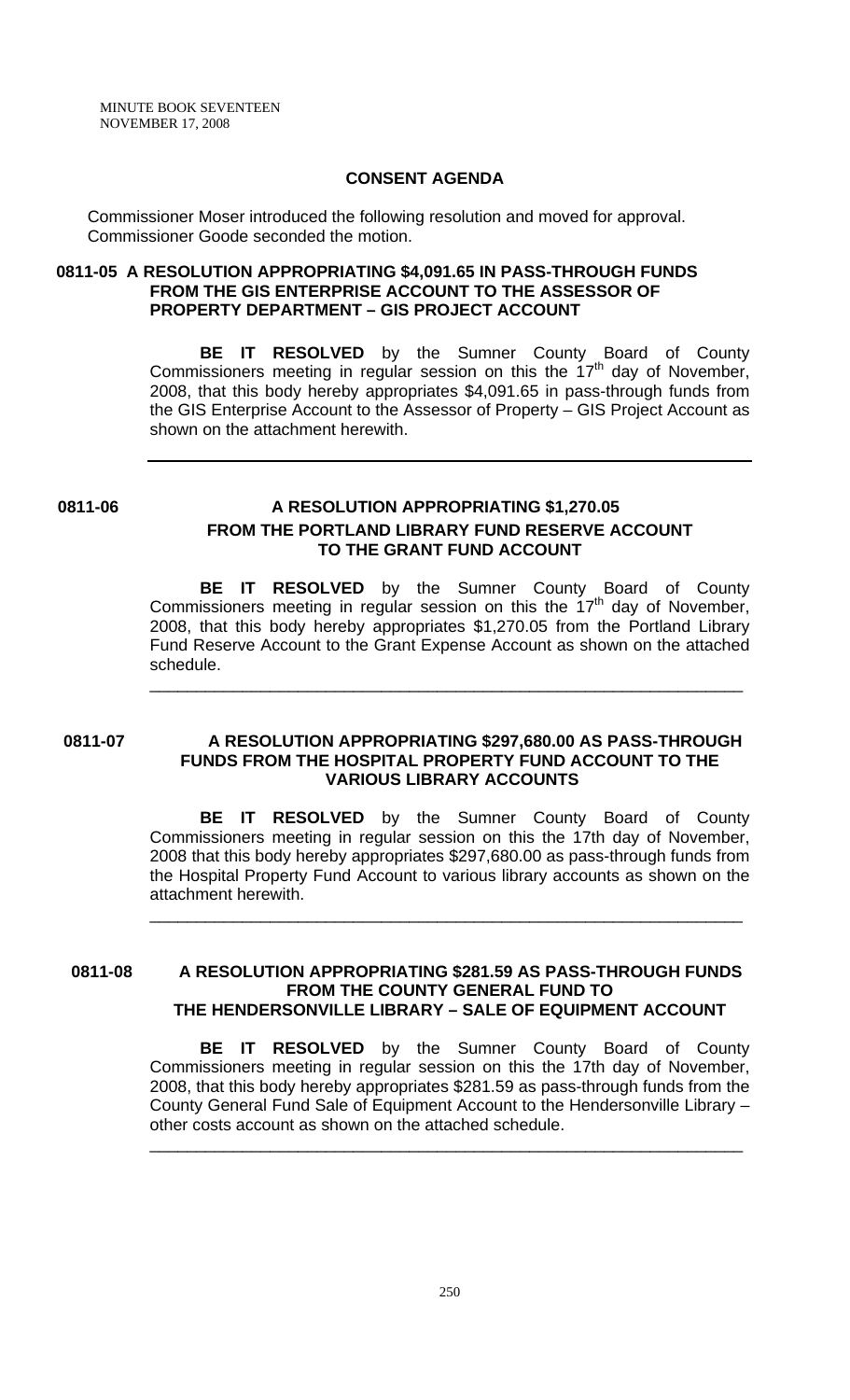#### **0811-09 A RESOLUTION APPROPRIATING \$40,001.00 AS PASS-THRU FUNDS TO THE SUMNER COUNTY BOARD OF EDUCATION GENERAL PURPOSE SCHOOL FUND FOR ADULT EDUCATION**

**BE IT RESOLVED** by the Sumner County Board of County Commissioners meeting in regular session on this the  $17<sup>th</sup>$  day of November, 2008, that this body does hereby appropriate \$40,001.00 as pass-thru funds to the Sumner County Board of Education General Purpose School Fund for Adult Education as shown on the attached schedules.

## **0811-10 A RESOLUTION TRANSFERING \$9,000.00 FROM CONTRACT SERVICES TO SALARY OTHER LEGAL PERSONNEL**

**BE IT RESOLVED** by the Sumner County Board of County Commissioners meeting in regular session on this the  $17<sup>th</sup>$  day of November, 2008 that this body hereby transfers \$9,000.00 from the Contract Services Account (101-51400-399) to the Salary Other Legal Personnel Account (101- 51400-189) as shown on the attachment herewith.

\_\_\_\_\_\_\_\_\_\_\_\_\_\_\_\_\_\_\_\_\_\_\_\_\_\_\_\_\_\_\_\_\_\_\_\_\_\_\_\_\_\_\_\_\_\_\_\_\_\_\_\_\_\_\_\_\_\_\_\_\_\_\_\_

#### **0811-11 A RESOLUTION DECLARING DOG BOXES OF THE ANIMAL CONTROL DEPARTMENT AS SURPLUS PROPERTY AND AUTHORIZING THE SALE AND/OR DISPOSAL OF SAME**

**BE IT RESOLVED** by the Sumner County Board of County Commissioners meeting in regular session on this the  $17<sup>th</sup>$  day of November, 2008, that this body hereby declares the certain boxes, as shown on the attached document, of the Animal Control Department as surplus property and authorizing the sale and/or disposal of same pursuant to existing rules, regulations and policies.

\_\_\_\_\_\_\_\_\_\_\_\_\_\_\_\_\_\_\_\_\_\_\_\_\_\_\_\_\_\_\_\_\_\_\_\_\_\_\_\_\_\_\_\_\_\_\_\_\_\_\_\_\_\_\_\_\_\_\_\_\_\_\_\_

## **PROPERTY TAX REFUNDS**

The following property tax refunds were included on the Consent Agenda:

Hackney, Terry L etux Marcie Joan Hackney -- \$140.22 Park Village Gallatin PLP --\$1,741.00 Nelson, Paul W. etux Kimberly Paige --\$867.54 Trinity Evangelical Lutheran Church -- \$228.00

The electronic vote was recorded in the following manner:

| 0811-CONSENT     |   | <b>Yes: 19</b> | <b>No: 0</b> | Abs: 0       |   | 08:03 PM |
|------------------|---|----------------|--------------|--------------|---|----------|
| Pospisil         |   |                |              |              |   |          |
| Freels           |   | <b>Stone</b>   |              | <b>Hobbs</b> |   |          |
| Hughes           | Y | Kimbrough      |              | Skidmore     | v |          |
| Moser            |   | <b>Decker</b>  |              | Hyde         |   |          |
| <b>Hendricks</b> |   | Vaughn         |              | LeMarbre     |   |          |
| <b>Matthews</b>  |   | <b>Boyd</b>    |              | England      |   |          |
| Akins            |   | Utley          |              | Graves       |   |          |

Chairman Hyde declared the Consent Agenda approved by the body on the first and